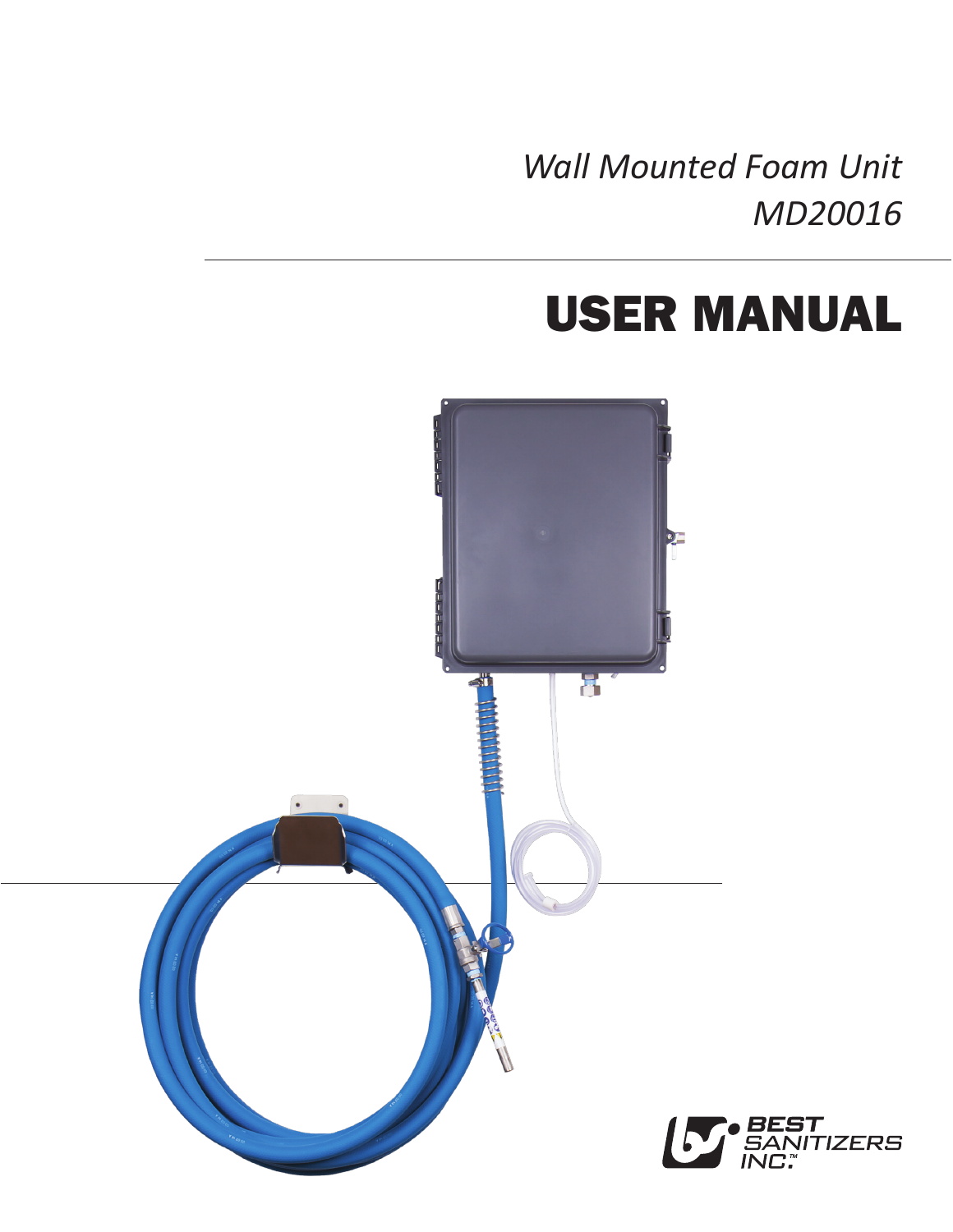# **WARNING**



#### **Read this manual completely and understand the machine before operating or servicing it.**

- Read all instructions before installing or operating unit.
- Always wear appropriate personal protective equipment (PPE) when operating or servicing unit.
- • Always follow all chemical safety precautions and handling instructions provided by the chemical manufacturer and Safety Data Sheet (SDS).
- If this unit is modified or serviced with parts not listed in this manual, the unit may not operate correctly.
- Never point the discharge wand at yourself, another person, or any object you do not want covered in chemical.
- • Always depressurize unit after use (as described in the After Use Instructions). Always store unit depressurized, with the discharge valve in the closed position.
- Do not exceed an incoming air pressure of 100 psi (7) bar).
- Do not exceed a fluid temperature of 100°F (37°C).
- • Always flush the unit with fresh water for 5 minutes when switching from an alkaline to an acid or an acid to an alkaline.
- • Never use unit with hydrocarbons or flammable products.
- Only use clean and dry air. Air must be filtered and free of moisture or pump life will be diminished. If needed, install an air dryer before unit.
- • Do not use an air lubricator before the unit.

#### **PROTECT THE ENVIRONMENT**

Please dispose of packaging materials, old machine components, and hazardous fluids in an environmentally safe way according to local waste disposal regulations.

Always remember to recycle.

\*Specifications and parts are subject to change without notice.



888.225.3267 PO Box 1360 Penn Valley, CA 95946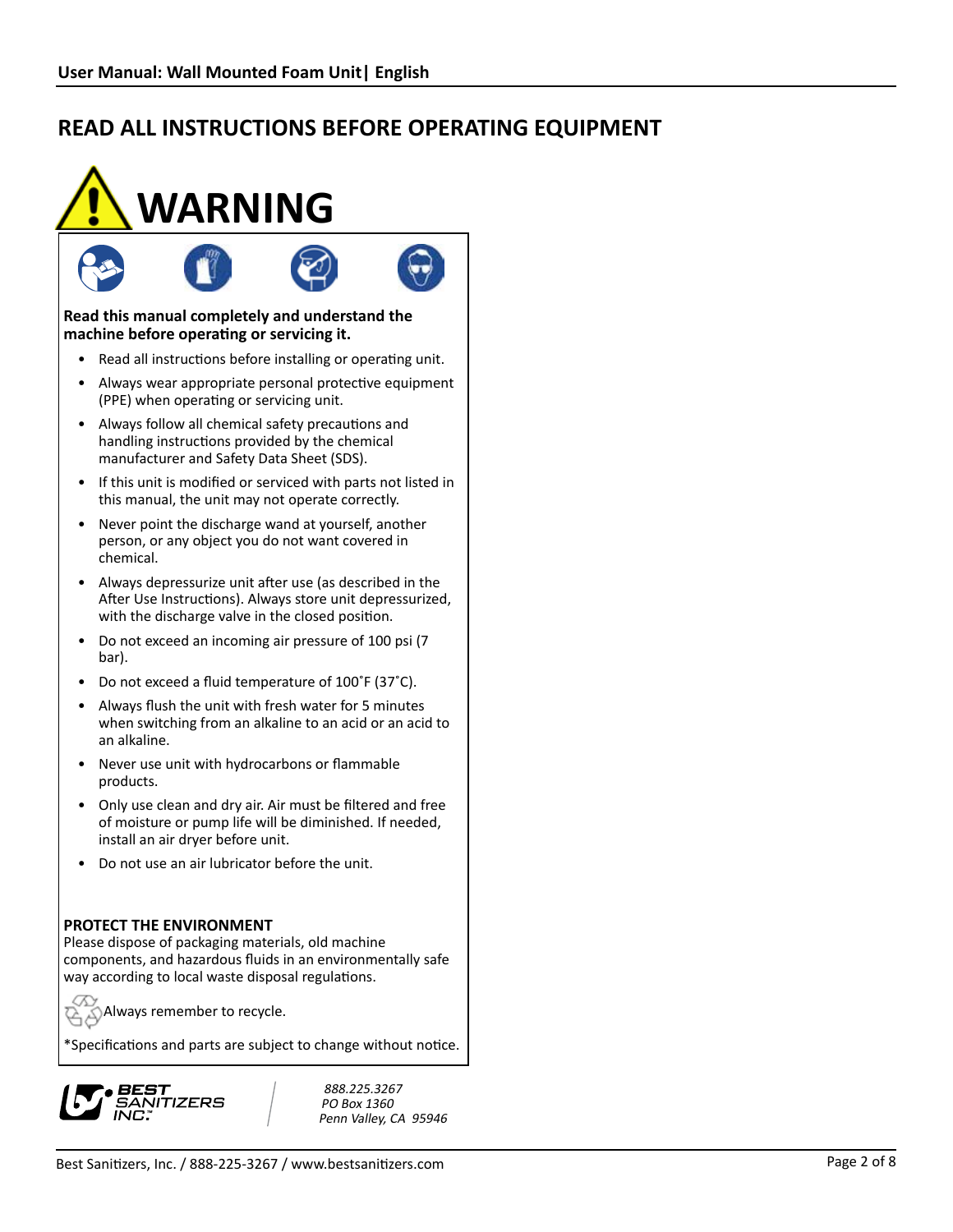| <b>REQUIREMENTS</b>         |                                                                                                                                                                                                                                                                                                     |  |
|-----------------------------|-----------------------------------------------------------------------------------------------------------------------------------------------------------------------------------------------------------------------------------------------------------------------------------------------------|--|
| Compressed air requirements | 40-80 psi (3-5 bar) with 5-10 cfm (141.6-283.3 l/min)                                                                                                                                                                                                                                               |  |
| Water requirements          | 10-100 psi (0.69-6.9 bar)<br>Backflow prevention is required – consult local plumbing ordinances for more information.                                                                                                                                                                              |  |
| Liquid temperature range    | 40-100°F (4.4-37°C)                                                                                                                                                                                                                                                                                 |  |
| Chemical compatibility      | Chemical products used with this equipment must be formulated for this type of application<br>and compatible with unit materials and pump seals. For more information on chemical<br>compatibility, consult the manufacturer or SDS for your product or contact our customer<br>service department. |  |

| <b>SPECIFICATIONS</b>                                                                              |                                                                   |  |
|----------------------------------------------------------------------------------------------------|-------------------------------------------------------------------|--|
| Power type                                                                                         | Compressed air                                                    |  |
| Chemical pickup type                                                                               | Draws from concentrated product                                   |  |
| Dilution ratio range<br>(water:chemical)*                                                          | 14:1 to 320:1                                                     |  |
| Number of products unit can<br>draw from (and whether it draws<br>simultaneously or one at a time) | One product                                                       |  |
| Suction line length/diameter                                                                       | 8 ft. (2.4 m) clear hose with 1/4 in. (6.4 mm) inside diameter    |  |
| Discharge hose diameter/length                                                                     | 50 ft. (15.2 m) hose with 3/4 in. (19.1 mm) inside diameter       |  |
| Discharge wand/tip type                                                                            | 7 in. (17.8 cm) stainless steel wand with zero tip and ball valve |  |
| Output distance                                                                                    | 25-30 ft. (7.6-9.1 m)                                             |  |
| Flow rate*                                                                                         | 2 gal/min $(7.6 \text{ I/min})$                                   |  |
| Pump seals                                                                                         | Santoprene                                                        |  |

\*Dilution rates and flow rates given are based on chemical with viscosity of water and factory air pressure settings.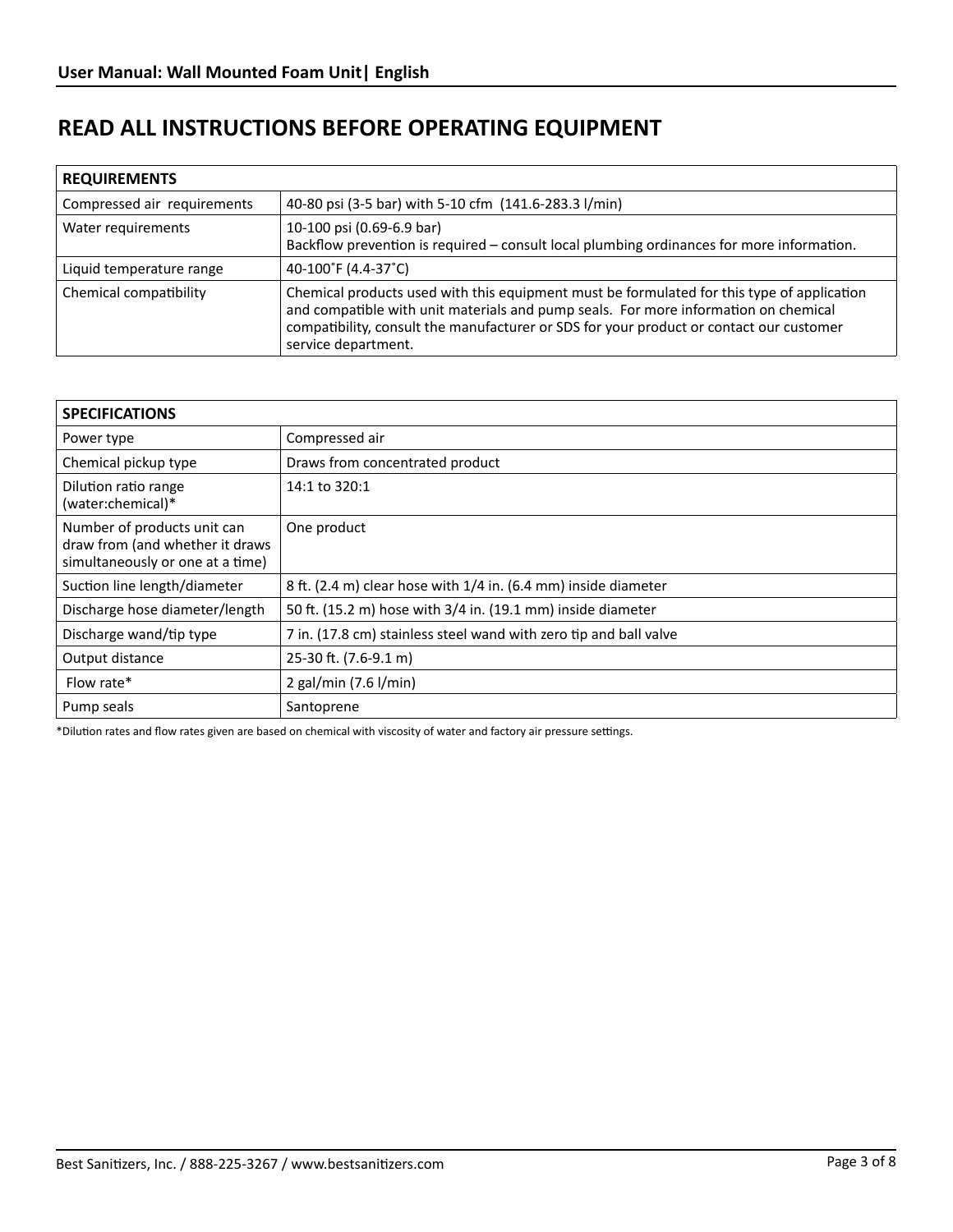#### **Installation Instructions:**

- 1. Remove all components from packaging.
- 2. Select desired area to mount the control box. Note: We recommend mounting the control box at a height of 6 feet or less. The chemical suction line must reach the bottom of the chemical container. The bottom of the chemical container should not be positioned higher than the bottom of the control box.
- 3. Attach the control box mounting feet to the back of the control box, using the four screws provided in the parts package.
- 4. Mount the control box to the wall using four of the screws and plastic anchors provided in the parts package. Note: To drill holes for the plastic anchors, use a 5/16 inch drill bit.
- 5. Mount the hose hanger (SSHH-F) in a convenient location using the remaining two screws and anchors provided in the parts package.
- 6. Attach the discharge hose assembly (H34-50/H34-50- AP) to the discharge hose barb (HBSS1234/HB1234) and secure it with the larger hose clamp provided in the parts package.
- 7. Connect the air inlet hose barb (HBSS1438) provided in the parts package to the air inlet valve (BVB14) located on the side of the control box. Then attach a 3/8 inch I.D. air line from your air compressor to the air inlet hose barb, and secure it with the smaller hose clamp provided in the parts package.
- 8. Connect a water line to the unit. The control box has a 1/2 inch FPT water inlet fitting (SSA12). A garden hose adapter fitting assembly (SSA12, SNB34GH, SA12B) is included in the parts package. Note: A back-flow preventer must be installed in the water line – check local plumbing codes to ensure proper installation.
- 9. Open the cover of the control box. Insert the proper metering tip and connect the chemical intake line to the injector inlet barb. Note: Use the included metering tip color chart to determine the appropriate metering tip based on the product and dilution rate you will be using.
- 10. Place the other end of the chemical intake line into a chemical container. Note: The chemical suction line must reach the bottom of the chemical container. A strainer must be used on the chemical intake line.

#### **METERING TIP COLOR CHART**

| Metering tip color | <b>Ounces of chemical per</b><br>gallon of water* | <b>Dilution ratio</b><br>(water:chemical)* |
|--------------------|---------------------------------------------------|--------------------------------------------|
| Turquoise          | 0.40                                              | 320:1                                      |
| Pink               | 0.80                                              | 160:1                                      |
| Light Blue         | 0.95                                              | 135:1                                      |
| <b>Brown</b>       | 1.30                                              | 98:1                                       |
| Red                | 1.40                                              | 92:1                                       |
| White              | 1.85                                              | 69:1                                       |
| Green              | 1.90                                              | 67:1                                       |
| Blue               | 2.65                                              | 48:1                                       |
| Yellow             | 2.95                                              | 43:1                                       |
| <b>Black</b>       | 4.80                                              | 27:1                                       |
| Purple             | 6.40                                              | 20:1                                       |
| Gray               | 6.80                                              | 19:1                                       |
| No Tip             | 9.20                                              | 14:1                                       |

\*Injection rates will vary based on chemical viscosity, air pressure, and many other factors. We recommend testing unit output to verify injection rate prior to use.

#### **Operation Instructions:**

- 1. Follow all instructions from chemical manufacturer.
- 2. With the discharge valve (HV60/HV34) in the closed position, open the air inlet valve (BVB14).
- 3. Slowly open the discharge ball valve (HV60/HV34) to begin foaming. The discharge ball valve (HV60/HV34) should be completely open while foaming.
- 4. While the unit is running and discharging product, adjust the needle valve (NV14Y), located inside the control box, as needed to regulate the wetness or dryness of the foam following the steps below:
	- a. Close needle valve (NV14Y) completely in clockwise direction.
	- b. Open needle valve (NV14Y) in counter-clockwise direction 3 complete turns.
	- c. Continue to open needle valve in  $\frac{1}{4}$  turn increments, allowing 30 seconds between adjustments, until desired consistency of foam is achieved.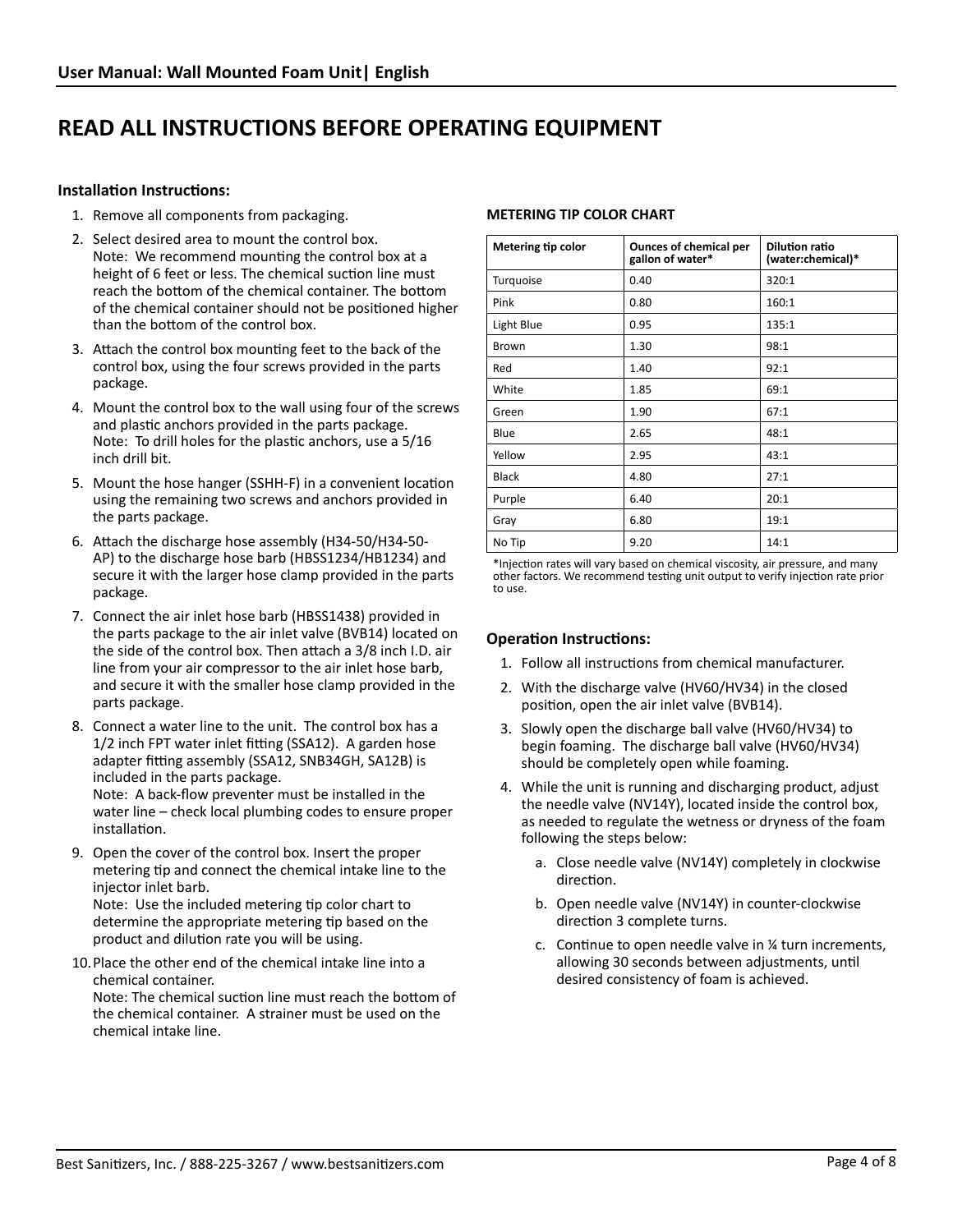#### **After Use Instructions:**

We recommend flushing the discharge hose and depressurizing the unit after each use.

- 1. Place the chemical suction line into a container of water.
- 2. With the unit running, open the discharge valve (HV60/ HV34), and allow the unit to be flushed with fresh water for approximately 2-4 minutes or until all chemical has been discharged from system.
- 3. Shut off the air supply to the unit by closing the air inlet valve (BVB14).
- 4. Shut off the water supply to the unit.
- 5. Open the discharge valve (HV60/HV34) to relieve any pressure remaining in the unit.
- 6. Close the discharge valve (HV60/HV34) after all pressure has been relieved from the unit. Store the unit with the discharge valve (HV60/HV34) in the closed position.

#### **Maintenance Instructions:**

To keep the unit operating properly, periodically perform the following maintenance procedures:

Note: Before performing any maintenance, ensure that the unit has been disconnected from the air and water supply and depressurized according to the After Use Instructions.

- • Inspect the pump (P56) for wear and leaks.
- Inspect all hoses for leaks or excessive wear. Make sure all hose clamps are in good condition and properly secured.
- Replace the filter (AFR25) located within the air regulator (R25) as needed. Clean by unthreading the air regulator bowl (ABR25) from the air regulator (R25).
- Check the chemical metering tip, suction line and strainer for debris and clean as needed.
- Drain your air compressor tank on a regular basis to help extend pump life. An air source with a high moisture content will accelerate pump wear. Note: If your air source has a high moisture content, you may wish to install a water separator (WS-20CFM) before the unit.

#### **Troubleshooting Instructions:**

- Check to ensure that the discharge hose is uncoiled properly, and that there are no kinks that could obstruct fluid flow.
- Check the air regulator bowl (ABR25) and air filter (AFR25) for debris such as water, oil, or rust particles. Clean by unthreading the air regulator bowl (ABR25) from the air regulator (R25).
- If the needle valve (NV14Y) is open too far, the pump (P56/P56K/P56V) may cycle improperly due to lack of air pressure. If this occurs, close and readjust the needle valve (NV14Y) as described in the Operation Instructions.
- Make sure proper foaming chemical and concentration are being used.
- • If air passes through the pump (P56) without cycling, the pump needs to be replaced.
- If solution backs up into the air regulator bowl (ABR25), the check valve (CV38) needs to be replaced.
- If foam comes out wet, no matter where the needle valve (NV14Y) is positioned, the check valve (CV38) may need to be replaced.
- Check for proper air pressure on the air gauge (AG100). The air regulator (R25) is factory set at 50 psi (3.4 bar). Operating range is 40 to 80 psi (3 to 5 bar) with 5 to 10 CFM (141.64 to 283.30 l/min).
	- If the unit operates at a reduced air pressure: o Check the air compressor supplying the unit. If the pressure is less than 40 psi, turn the unit off until the compressor can catch up.
		- o If the air supply is 50 psi (3.4 bar) or above, check the air gauge (AG100), which should read near 50 psi (3.4 bar). If the air gauge reads more or less than 50 psi (3.4 bar), adjust the pressure by turning the knob on the top of the air regulator (R25).
- Check the chemical metering tip, suction line and strainer for debris or damage. Clean or replace as needed. To prevent damage to the unit, the strainer must always be used.
- Check for proper water pressure on the water pressure gauge (WRG14). To check the pressure:
	- o With the unit running, open the discharge valve (HV60/HV34) and allow the unit to run for about 1 minute.
	- o Close the discharge valve (HV60/HV34).
	- o Check the water pressure gauge (WRG14). The pressure should read 20 psi (1.4 bar).
	- o If necessary, adjust the water regulator using the flathead screw on the regulator body. The water pressure should be set at 20 psi (1.4 bar). Setting the pressure higher or lower may damage the unit or cause it to malfunction.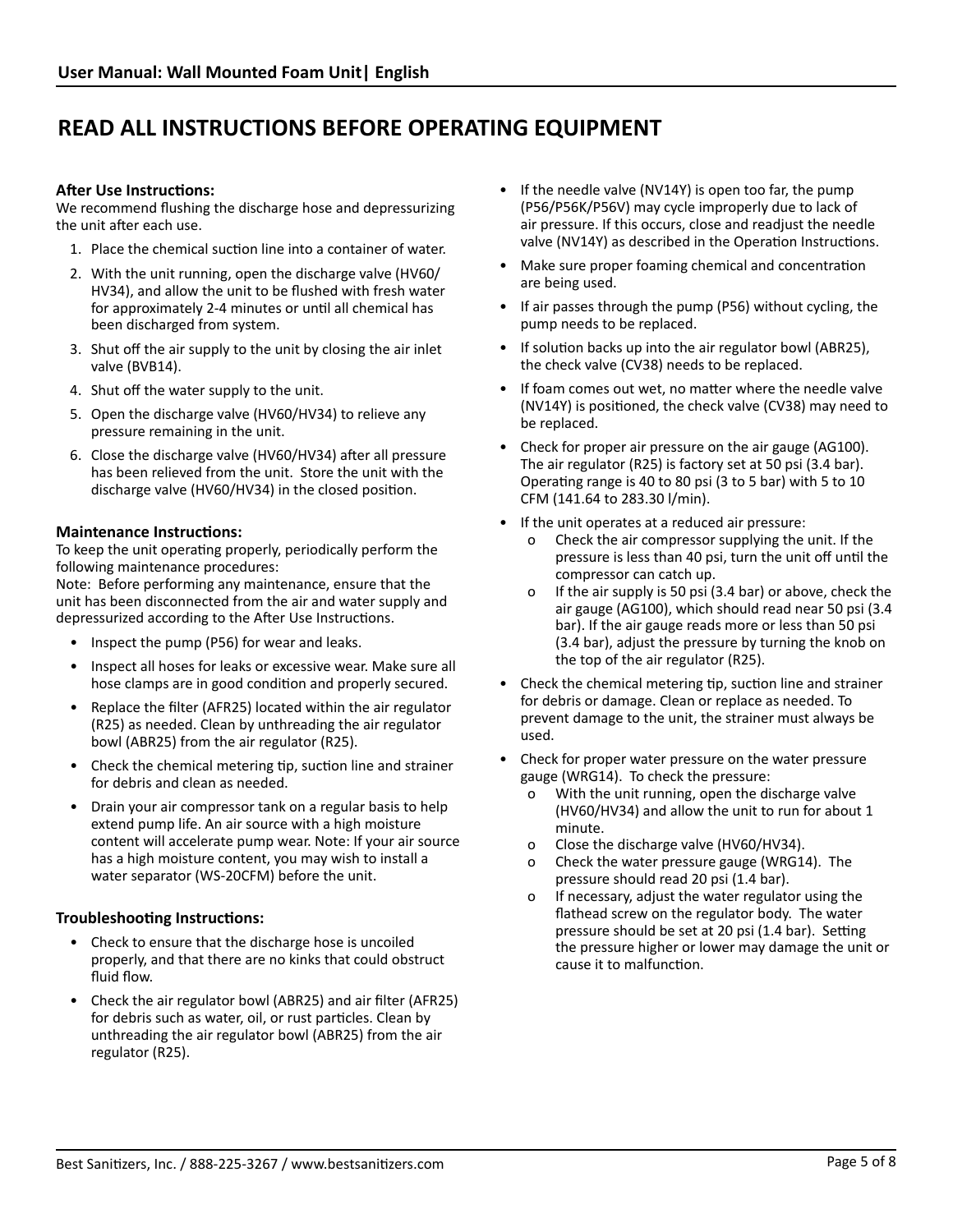

#### **PARTS DIAGRAMS - UNITS WITH STANDARD FITTINGS**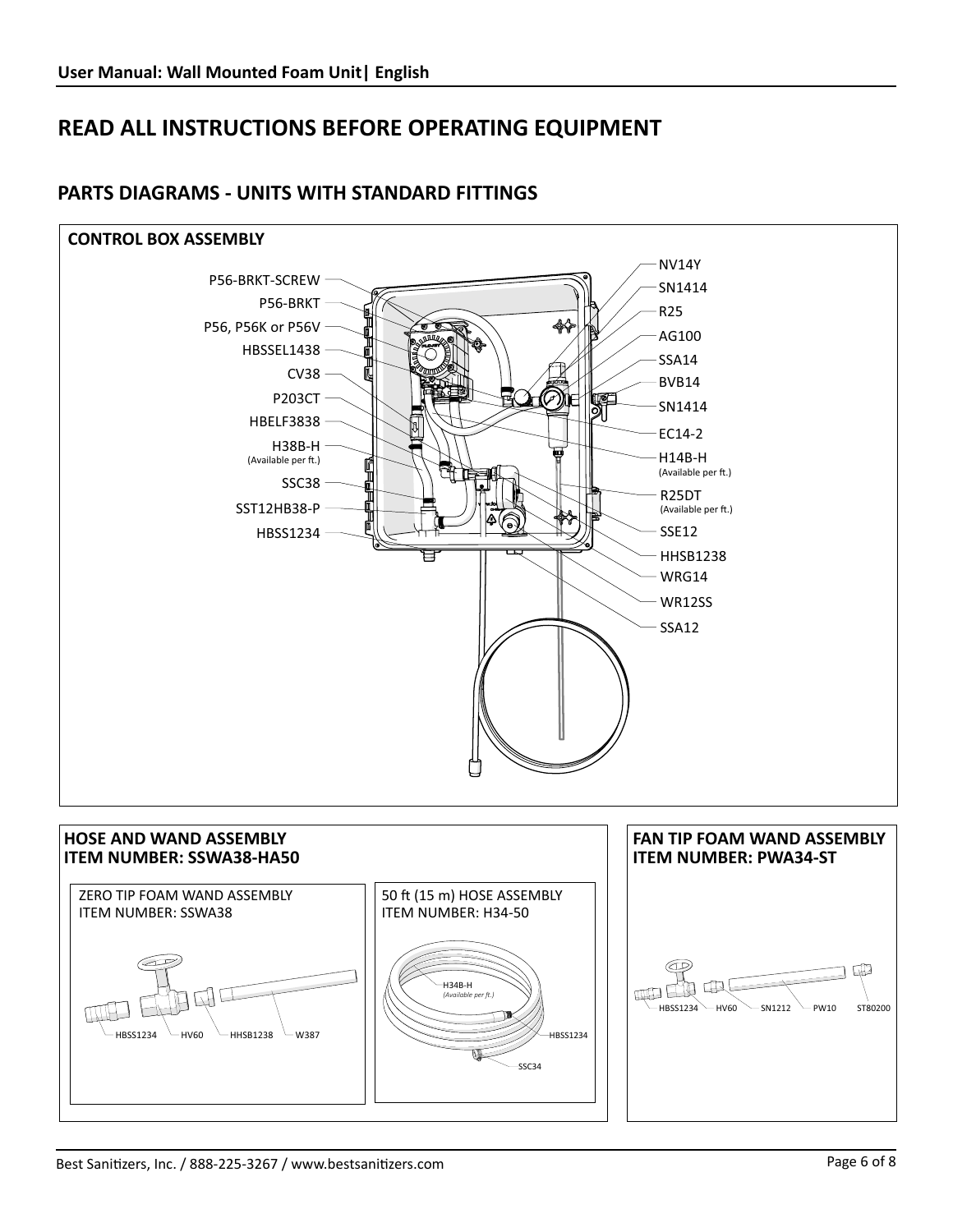## **PARTS DIAGRAMS - SHARED COMPONENTS**



## **PARTS DIAGRAMS - OPTIONAL COMPONENTS**